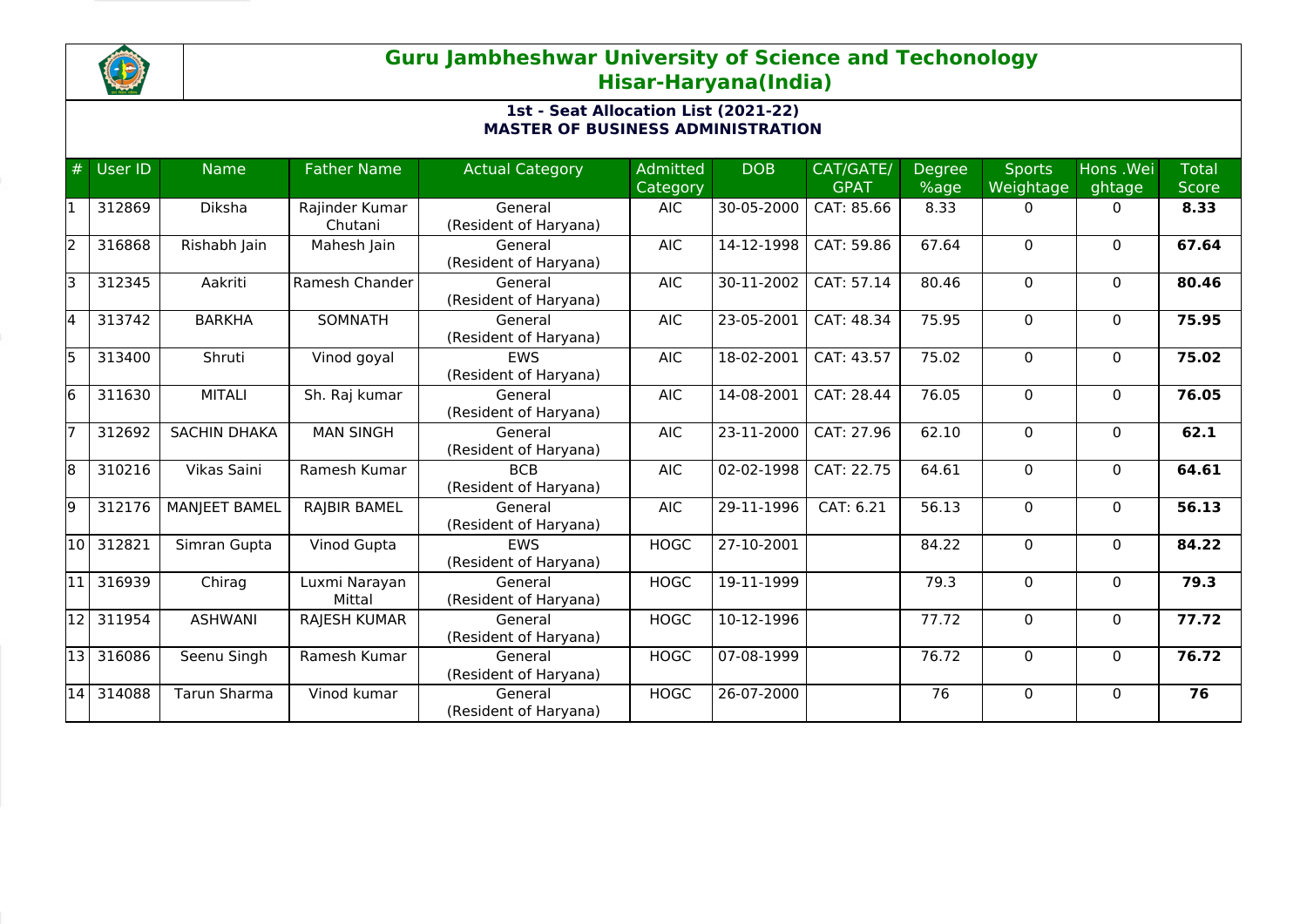

| #               | User ID | <b>Name</b>           | <b>Father Name</b>     | <b>Actual Category</b> | Admitted    | <b>DOB</b> | CAT/GATE/   | <b>Degree</b> | Sports    | Hons .Wei    | <b>Total</b> |
|-----------------|---------|-----------------------|------------------------|------------------------|-------------|------------|-------------|---------------|-----------|--------------|--------------|
|                 |         |                       |                        |                        | Category    |            | <b>GPAT</b> | %age          | Weightage | ghtage       | <b>Score</b> |
| l15 l           | 313516  | Divya Singal          | Nand kishor            | General                | <b>HOGC</b> | 09-02-2000 |             | 75.75         | 0         | $\mathbf{0}$ | 75.75        |
|                 |         |                       |                        | (Resident of Haryana)  |             |            |             |               |           |              |              |
| 16              | 316107  | Nandita               | Devendra Mohan         | General                | <b>HOGC</b> | 08-12-1999 |             | 75.38         | $\Omega$  | $\mathbf 0$  | 75.38        |
|                 |         |                       |                        | (Resident of Haryana)  |             |            |             |               |           |              |              |
| 17              | 313296  | <b>ANKUSH KUMAR</b>   | <b>JAGDISH</b>         | SC.                    | <b>HOGC</b> | 10-07-2000 |             | 75.12         | $\Omega$  | $\mathbf{0}$ | 75.12        |
|                 |         |                       | <b>CHANDER</b>         | (Resident of Haryana)  |             |            |             |               |           |              |              |
| 18 I            | 313457  | <b>NIKHIL KUMAR</b>   | RAJ KUMAR              | General                | <b>HOGC</b> | 23-12-2000 |             | 74.86         | 0         | $\mathbf 0$  | 74.86        |
|                 |         |                       |                        | (Resident of Haryana)  |             |            |             |               |           |              |              |
| 19              | 316005  | <b>NAVEEN YADAV</b>   | <b>RAVINDER NATH</b>   | <b>BCB</b>             | <b>HOGC</b> | 01-05-1999 |             | 74.62         | $\Omega$  | $\mathbf{0}$ | 74.62        |
|                 |         |                       |                        | (Resident of Haryana)  |             |            |             |               |           |              |              |
| 20 l            | 313865  | <b>MUSKAN</b>         | <b>VIRENDER</b>        | <b>BCB</b>             | <b>HOGC</b> | 07-05-2001 |             | 74.4          | 0         | $\mathbf{0}$ | 74.4         |
|                 |         |                       |                        | (Resident of Haryana)  |             |            |             |               |           |              |              |
| $\overline{21}$ | 312546  | <b>Barkha</b>         | Mr. Puran kumer        | General                | <b>HOGC</b> | 03-06-2000 |             | 74.27         | 0         | 0            | 74.27        |
|                 |         |                       |                        | (Resident of Haryana)  |             |            |             |               |           |              |              |
| $\overline{22}$ | 313332  | <b>RAVINDER SINGH</b> | <b>DALIP SINGH</b>     | <b>BCA</b>             | <b>HOGC</b> | 27-07-2001 |             | 74.22         | 0         | $\mathbf{0}$ | 74.22        |
|                 |         |                       |                        | (Resident of Haryana)  |             |            |             |               |           |              |              |
| $\overline{23}$ | 310014  | Vansh                 | Harish kumar           | General                | <b>HOGC</b> | 29-08-1999 |             | 74.04         | $\Omega$  | $\mathbf{0}$ | 74.04        |
|                 |         |                       |                        | (Resident of Haryana)  |             |            |             |               |           |              |              |
| $\overline{24}$ | 313453  | Parul                 | Anand kumar            | <b>BCA</b>             | <b>HOGC</b> | 13-08-2001 |             | 74            | $\Omega$  | $\mathbf{0}$ | 74           |
|                 |         |                       |                        | (Resident of Haryana)  |             |            |             |               |           |              |              |
| 25              | 313985  | <b>ISHU</b>           | Sanjay Agarwal         | General                | <b>HOGC</b> | 25-12-1999 |             | 74            | $\Omega$  | $\Omega$     | 74           |
|                 |         |                       |                        | (Resident of Haryana)  |             |            |             |               |           |              |              |
| 26              | 314627  | <b>SRISHTI JAIN</b>   | <b>KAMAL KANT JAIN</b> | General                | <b>HOGC</b> | 17-09-2000 |             | 73.78         | 0         | $\mathbf{0}$ | 73.78        |
|                 |         |                       |                        | (Resident of Haryana)  |             |            |             |               |           |              |              |
| $\overline{27}$ | 314171  | SONAL                 | SANJEEV BANSAL         | General                | <b>HOGC</b> | 25-12-2000 |             | 73.75         | 0         | 0            | 73.75        |
|                 |         |                       |                        | (Resident of Haryana)  |             |            |             |               |           |              |              |
| 28              | 314328  | <b>HIMANI</b>         | <b>NARENDER</b>        | <b>EWS</b>             | <b>HOGC</b> | 09-06-2001 |             | 73.59         | 0         | $\Omega$     | 73.59        |
|                 |         |                       | <b>KUMAR</b>           | (Resident of Haryana)  |             |            |             |               |           |              |              |
| 29              | 315655  | Jyoti                 | Rajpal                 | <b>BCB</b>             | <b>HOGC</b> | 20-01-1999 |             | 73.55         | 0         | $\Omega$     | 73.55        |
|                 |         |                       |                        | (Resident of Haryana)  |             |            |             |               |           |              |              |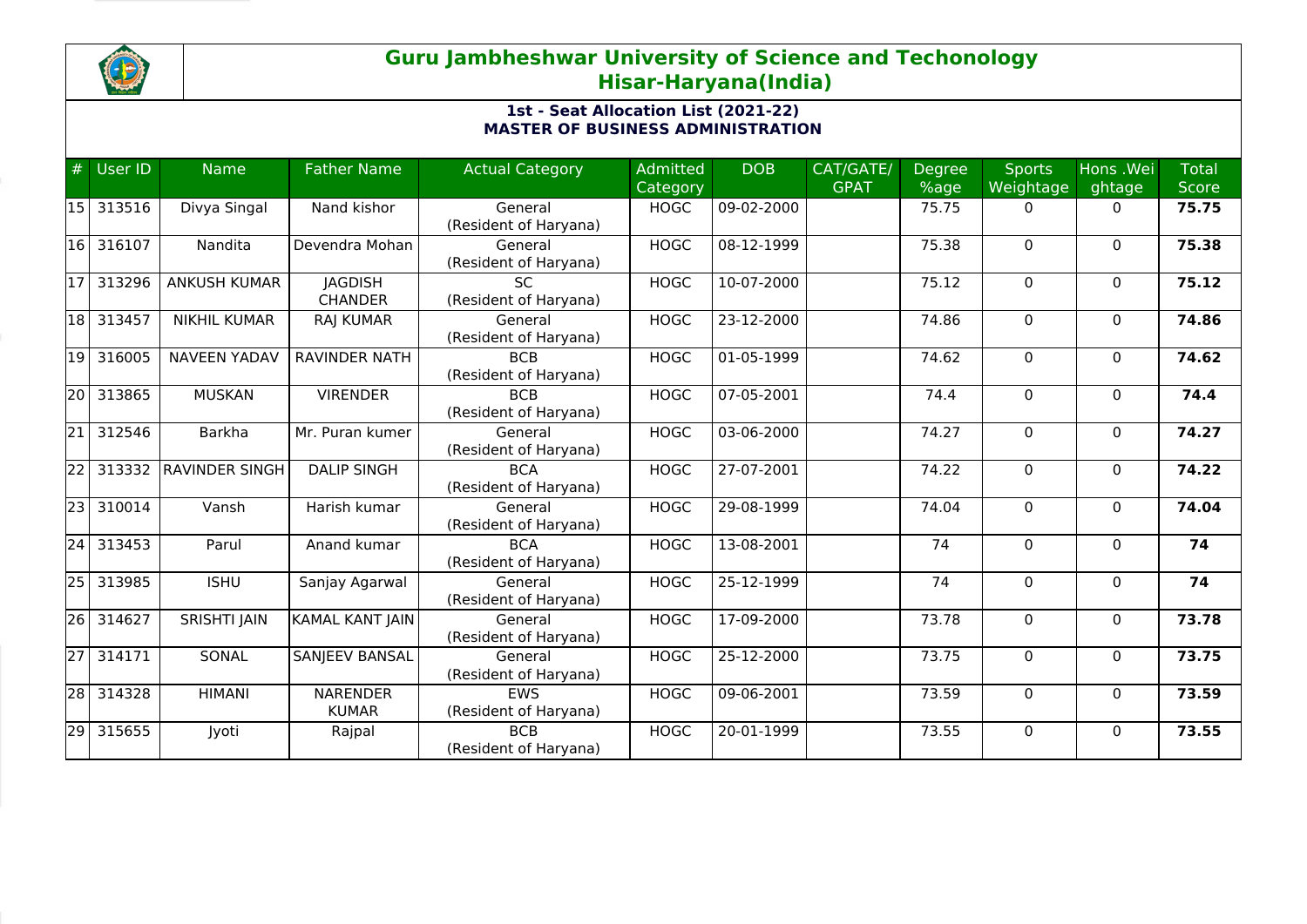

| #               | User ID | <b>Name</b>           | <b>Father Name</b>    | <b>Actual Category</b> | <b>Admitted</b> | <b>DOB</b>       | CAT/GATE/   | <b>Degree</b> | <b>Sports</b> | Hons .Wei    | <b>Total</b> |
|-----------------|---------|-----------------------|-----------------------|------------------------|-----------------|------------------|-------------|---------------|---------------|--------------|--------------|
|                 |         |                       |                       |                        | Category        |                  | <b>GPAT</b> | %age          | Weightage     | ghtage       | <b>Score</b> |
| 130 I           | 310051  | <b>SONIA</b>          | <b>RATTAN LAL</b>     | <b>BCA</b>             | <b>HOGC</b>     | 14-06-1997       |             | 73.4          | 0             | 0            | 73.4         |
|                 |         |                       |                       | (Resident of Haryana)  |                 |                  |             |               |               |              |              |
| 31              | 313519  | POOJA                 | <b>SURENDER PAL</b>   | <b>BCA</b>             | <b>HOGC</b>     | 22-12-1997       |             | 73.33         | $\mathbf 0$   | $\mathbf 0$  | 73.33        |
|                 |         |                       |                       | (Resident of Haryana)  |                 |                  |             |               |               |              |              |
| 32              | 316449  | ANNU YADAV            | <b>KAILASH KUMAR</b>  | <b>BCB</b>             | BCB3            | 12-01-2000       |             | 72.72         | 0             | $\mathbf{0}$ | 72.72        |
|                 |         |                       |                       | (Resident of Haryana)  |                 |                  |             |               |               |              |              |
| 33              | 311142  | PREETI RANI           | <b>RAMESH KUMAR</b>   | <b>BCB</b>             | BCB3            | 11-04-2001       |             | 72.44         | $\mathbf 0$   | $\mathbf{0}$ | 72.44        |
|                 |         |                       |                       | (Resident of Haryana)  |                 |                  |             |               |               |              |              |
| 34              | 316617  | Prince Kumar          | Mukesh                | <b>EWS</b>             | EWS             | 01-09-2000       |             | 72.28         | $\Omega$      | $\mathbf{0}$ | 72.28        |
|                 |         |                       |                       | (Resident of Haryana)  |                 |                  |             |               |               |              |              |
| $351$           | 312779  | Jyoti Yadav           | Mahesh kumar          | <b>BCB</b>             | BCB3            | 26-11-1999       |             | 72.17         | $\Omega$      | $\mathbf{0}$ | 72.17        |
|                 |         |                       |                       | (Resident of Haryana)  |                 |                  |             |               |               |              |              |
| 36              | 311578  | YOGESH KUMAR          | <b>VINOD KUMAR</b>    | <b>SC</b>              | <b>SC</b>       | 10-08-1995       |             | 71.53         | $\mathbf 0$   | $\mathbf{0}$ | 71.53        |
|                 |         |                       |                       | (Resident of Haryana)  |                 |                  |             |               |               |              |              |
| $\overline{37}$ | 314977  | Ankit                 | Mohan lal             | <b>SC</b>              | SC              | $31 - 05 - 2000$ |             | 70.03         | $\mathbf 0$   | $\Omega$     | 70.03        |
|                 |         |                       |                       | (Resident of Haryana)  |                 |                  |             |               |               |              |              |
| 38              | 313161  | Rajbir                | Jaibhagwan            | <b>BCB</b>             | BCB3            | 04-12-1998       |             | 70.03         | 0             | $\mathbf{0}$ | 70.03        |
|                 |         |                       |                       | (Resident of Haryana)  |                 |                  |             |               |               |              |              |
| 39              | 315919  | <b>ANUSHKA YADAV</b>  | MUKESH YADAV          | <b>BCB</b>             | BCB3            | 23-10-2000       |             | 70            | 0             | $\mathbf{0}$ | 70           |
|                 |         |                       |                       | (Resident of Haryana)  |                 |                  |             |               |               |              |              |
| 40 <sup>1</sup> | 312794  | <b>DEEPAK KUMAR</b>   | <b>RAGHUBIR SINGH</b> | <b>BCB</b>             | BCB3            | 25-07-2000       |             | 70            | $\Omega$      | $\mathbf{0}$ | 70           |
|                 |         |                       |                       | (Resident of Haryana)  |                 |                  |             |               |               |              |              |
| 41              | 316936  | <b>JATIN BHARDWAJ</b> | <b>PAWAN KUMAR</b>    | <b>EWS</b>             | <b>EWS</b>      | 14-09-1998       |             | 70            | $\mathbf 0$   | $\mathbf{0}$ | 70           |
|                 |         |                       |                       | (Resident of Haryana)  |                 |                  |             |               |               |              |              |
| 42              | 310878  | Divya                 | Shyam sunder          | <b>EWS</b>             | <b>EWS</b>      | 16-12-1999       |             | 69.97         | $\mathbf 0$   | $\mathbf{0}$ | 69.97        |
|                 |         |                       |                       | (Resident of Haryana)  |                 |                  |             |               |               |              |              |
| 43              | 312279  | <b>DIKSHA RANI</b>    | <b>RAMESH LAL</b>     | <b>BCA</b>             | BCA3            | 31-07-2001       |             | 68.31         | $\mathbf 0$   | $\Omega$     | 68.31        |
|                 |         |                       |                       | (Resident of Haryana)  |                 |                  |             |               |               |              |              |
| 44              | 311492  | <b>RINKI</b>          | <b>SOHAN LAL</b>      | SC                     | SC              | 16-08-2000       |             | 68.22         | 0             | $\mathbf{0}$ | 68.22        |
|                 |         |                       |                       | (Resident of Haryana)  |                 |                  |             |               |               |              |              |